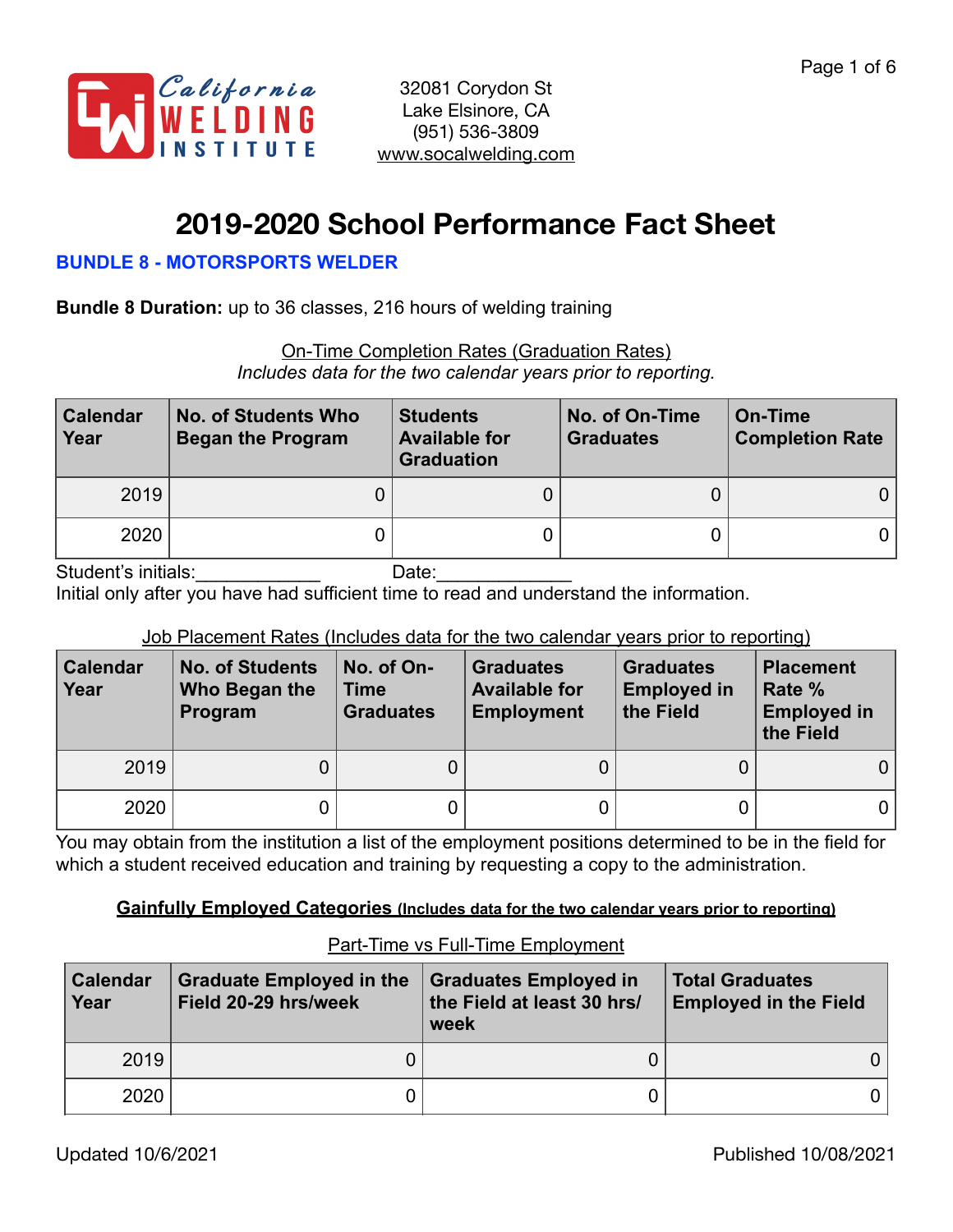

## Single Position vs Concurrent Aggregated Position

| <b>Calendar</b><br>Year | <b>Graduate Employed in the</b><br><b>Fielding a Single Position</b> | <b>Graduates Employed in</b><br>the Field in Concurrent<br><b>Aggregated Positions</b> | <b>Total Graduates</b><br><b>Employed in the Field</b> |
|-------------------------|----------------------------------------------------------------------|----------------------------------------------------------------------------------------|--------------------------------------------------------|
| 2019                    |                                                                      |                                                                                        | 0 I                                                    |
| 2020                    |                                                                      |                                                                                        | 0 I                                                    |

#### Self-Employed / Freelance Positions

| <b>Calendar Year</b> | <b>Graduate Employed who are Self-</b><br><b>Employed or Working Freelance</b> | <b>Total Graduates Employed in the</b><br><b>Field</b> |  |  |
|----------------------|--------------------------------------------------------------------------------|--------------------------------------------------------|--|--|
| 2019                 |                                                                                | 0 I                                                    |  |  |
| 2020                 |                                                                                | 0 I                                                    |  |  |

#### Institutional Employment

| <b>Calendar Year</b> | <b>Graduate Employed in the field who</b><br>are employed by the Institution, an<br><b>Employed Owned by the Institution, or</b><br>an Employer who shares ownership<br>with the Institution | <b>Total Graduates Employed in the</b><br><b>Field</b> |  |  |
|----------------------|----------------------------------------------------------------------------------------------------------------------------------------------------------------------------------------------|--------------------------------------------------------|--|--|
| 2019                 |                                                                                                                                                                                              | 0                                                      |  |  |
| 2020                 |                                                                                                                                                                                              |                                                        |  |  |

Student's initials:\_\_\_\_\_\_\_\_\_\_\_\_\_\_\_\_\_\_\_\_\_\_\_\_\_\_\_Date: \_

Initial only after you have had sufficient time to read and understand the information.

## License Examination Passage Rates(Includes data for the two calendar years prior to reporting)

| <b>Calendar</b><br>Year | <b>Number of</b><br><b>Graduates in</b><br><b>Calendar Year</b> | <b>Number of</b><br><b>Graduates</b><br><b>Taking Exam</b> | Number who<br><b>Passed First</b><br><b>Available Exam</b> | <b>Number who</b><br><b>Failed First</b><br><b>Available</b><br><b>Exam</b> | <b>Passage</b><br><b>Rate</b> |
|-------------------------|-----------------------------------------------------------------|------------------------------------------------------------|------------------------------------------------------------|-----------------------------------------------------------------------------|-------------------------------|
| $2019$ N/A              |                                                                 | N/A                                                        | N/A                                                        | N/A                                                                         | N/A                           |
| $2020$   N/A            |                                                                 | N/A                                                        | N/A                                                        | N/A                                                                         | N/A                           |

Note: This program does not require license examination and does not lead to a license examination. Therefore data is not applicable and not available for this program.

Student's initials:\_\_\_\_\_\_\_\_\_\_\_\_\_\_\_\_\_\_\_\_\_\_\_\_\_\_\_Date:

Initial only after you have had sufficient time to read and understand the information.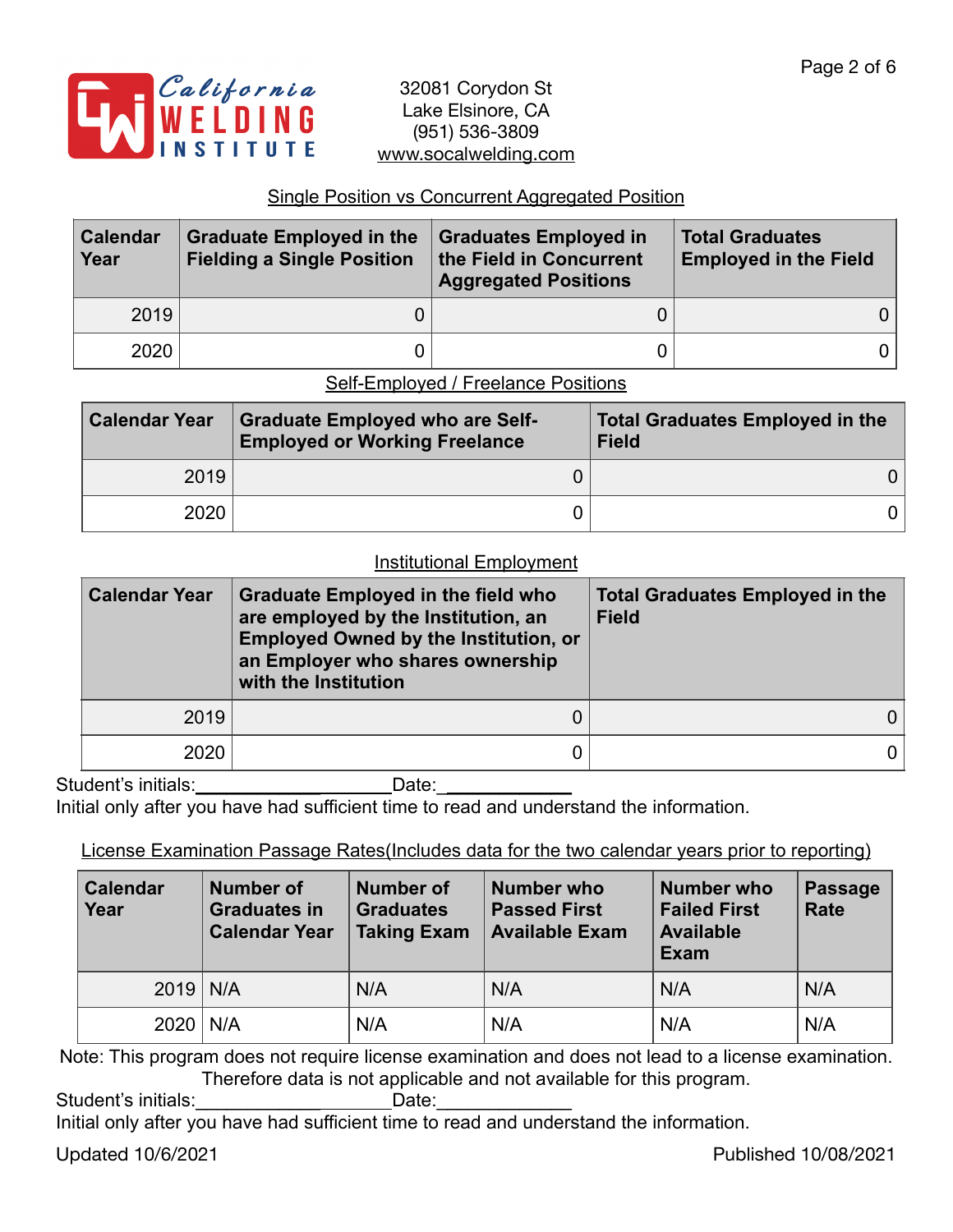

## Salary and Wage Information (Includes data for the two calendar years prior to reporting)

| Calendar<br>Year | <b>Graduates</b><br><b>Available for</b><br><b>Employment</b> | <b>Graduates</b><br><b>Employed</b><br>in the<br><b>Field</b> | \$20,001<br>$\blacksquare$<br>\$25,000 | \$25,0001<br>$-$ \$35,000 | \$35,001<br>٠<br>\$40,000 | \$40,001<br>-<br>\$45,000 | \$45,001<br>\$50,000 | \$50,001<br>\$55,000 | <b>No Salary</b><br><b>Information</b> |
|------------------|---------------------------------------------------------------|---------------------------------------------------------------|----------------------------------------|---------------------------|---------------------------|---------------------------|----------------------|----------------------|----------------------------------------|
| 2019             | 0                                                             |                                                               | 0                                      | 0                         | 0                         | 0                         | 0                    |                      |                                        |
| 2020             | 0                                                             |                                                               | 0                                      | 0                         | 0                         |                           | 0                    |                      |                                        |

A list of sources used to substantiate salary disclosures is available from the school by requesting a copy to the administration.

Student's initials: example and the Date: Initial only after you have had sufficient time to read and understand the information.

## Cost of Educational Program

**Total charges for the program for students competing on-time in 2019:** \$12,965 Additional charges may be incurred if the program is not completed on-time.

**Total charges for the program for students competing on-time in 2020:** \$12,965 Additional charges may be incurred if the program is not completed on-time.

Student's initials:\_\_\_\_\_\_\_\_\_\_\_\_\_\_\_\_\_\_\_\_\_\_\_\_\_Date:\_\_\_\_ Initial only after you have had sufficient time to read and understand the information.

## Federal Student Loan Debt

Note: Students at California Welding Institute LLC are not eligible for federal student loans. This institution does not meet the U.S. Department of Education criteria that would allow its students to participate in federal student aid programs.

Student's initials: \_\_\_\_\_\_\_\_\_\_\_\_\_\_\_\_\_\_\_\_\_\_\_\_\_\_\_\_\_\_\_Date: \_\_\_\_\_ Initial only after you have had sufficient time to read and understand the information.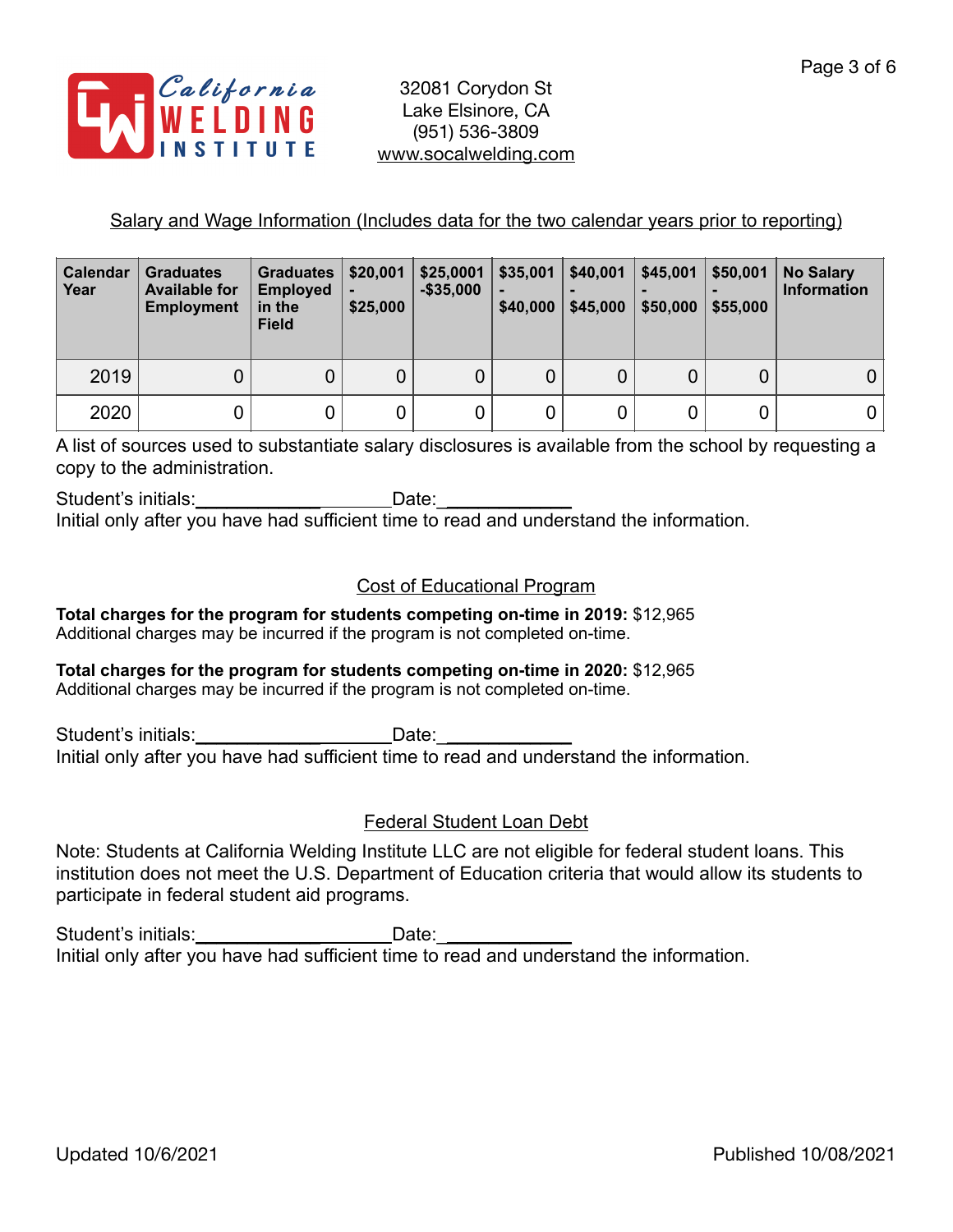

# **Definitions**

- "Number of Students Who Began the Program" means the number of students who began a program who were scheduled to complete the program within 100% of the published program length within the reporting calendar year and excludes all students who cancelled during the cancellation period.
- "Students Available for Graduation" is the number of students who began the program minus the number of students ho have died, been incarcerated, or ben called to active military duty.
- "Number of On-Time Graduates" is the number of students who completed the program within 100% of the published program length within the reporting calendar year.
- "On-Time Completion Rate" is the number of on-time graduates divided by the number of students available for graduation.
- "150% Graduates" is the number of students who completed the program within 150% of the program length (includes on-time graduates).
- "Graduates Available for Employment" means the number of graduates minus the number of graduates unavailable for employment.
- "Graduates Unavailable for Employment" means the graduates who, after graduation, die, become incarcerated, are called to active military duty, are intentional students that leave the United States or do not have a visa allowing employment in the United States, or are continuing their education in an accredited or bureau-approved postsecondary institution.
- "Graduates Employed in the Field" means graduates who beginning within six months after a student completes the applicable educational program are gainfully employed, whose employment has been reported, and for whom the institution has documented verification of employment. For occupations for which the state requires passing an examination, the six months period begins after the announcement of the examination results for the first examination available after a student completes an applicable educational program.
- "Placement Rate Employed in the Field" is calculated by dividing the number of graduates gainfully employed in the field by the number of graduates available for employment.
- "Number of Graduates Taking Exam" is the number of graduates who took the first available exam in the reported calendar year.
- "First Available Exam Date" is the date for the first available exam after a student completed a program.
- "Passage Rate" is calculated by dividing the number of graduates who passed the exam by the number of graduates who took the reported licensing exam.
- "Number Who Passed First Available Exam" is the number of graduates who took and passed the first available licensing exam after completing the program.
- "Salary" is as reported by graduate or graduate's employer.
- "No Salary Information Reported" is the number of graduates for whom, after making reasonable attempts, the school was not able to obtain salary information.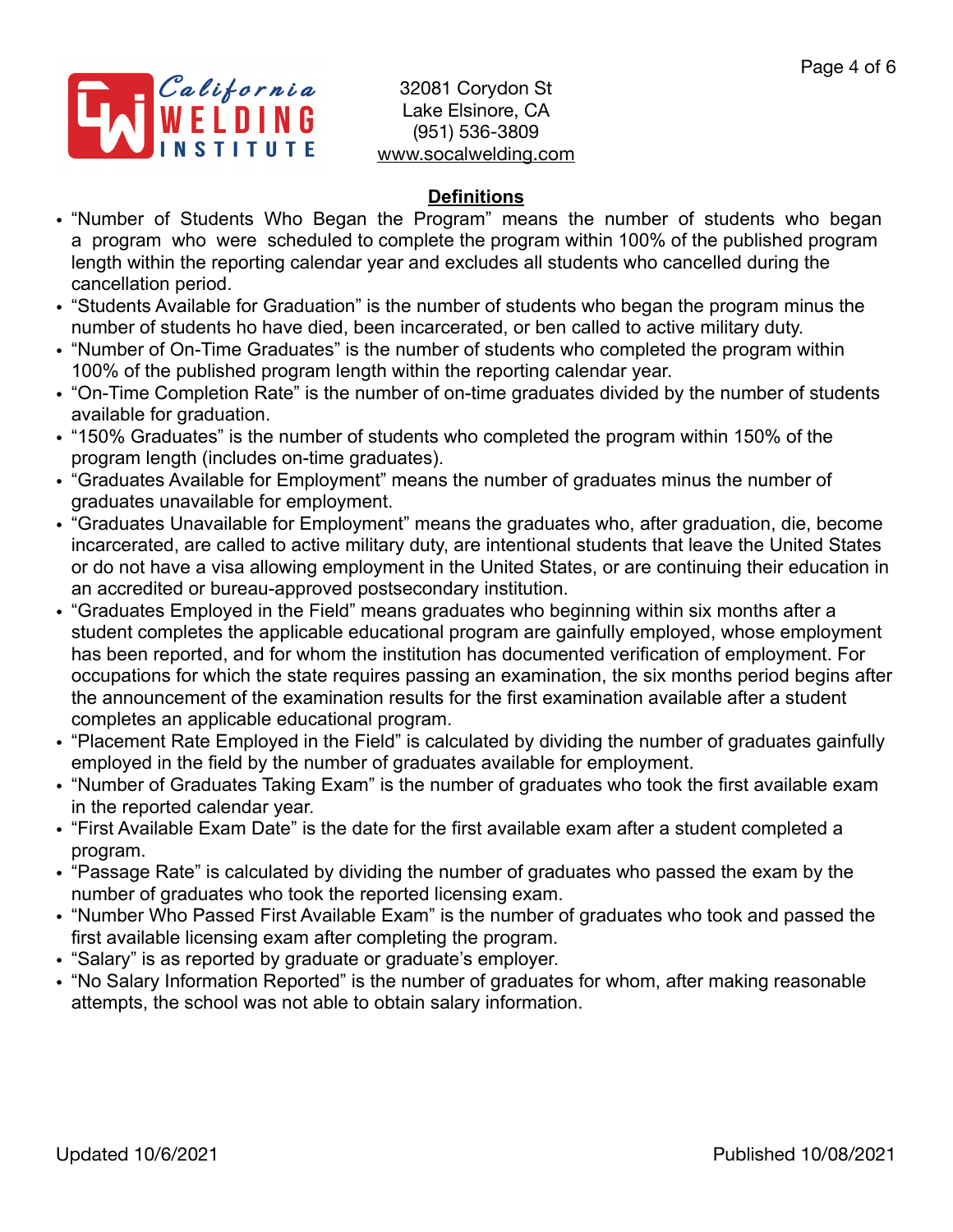

This fact sheet is filed with the Bureau for Private Postsecondary Education. Regardless of any information you may have relating to completion rates, placement rates, starting salaries, or license exam passage rates, this fact sheet contains the information as calculated pursuant to state law.

Any questions a student may have regarding this fact sheet that have not been satisfactorily answered by the institution may be directed to the Bureau for Private Postsecondary Education at 1747 North Market Blvd, Suite 225, Sacramento, CA 95833, [www.bppe.ca.gov](http://www.bppe.ca.gov), toll-free telephone number (888) 370-7589 or by fax (916) 263-1897.

Student Name\_\_\_\_\_\_\_\_\_\_\_\_\_\_\_\_\_\_\_\_\_\_\_\_\_\_\_

Student Signature \_\_\_\_\_\_\_\_\_\_\_\_\_\_\_\_\_\_\_\_\_\_\_\_\_ Date:\_\_\_\_\_\_\_\_\_\_\_\_\_

School Official \_\_\_\_\_\_\_\_\_\_\_\_\_\_\_\_\_\_\_\_\_\_\_\_\_\_\_\_ Date:\_\_\_\_\_\_\_\_\_\_\_\_